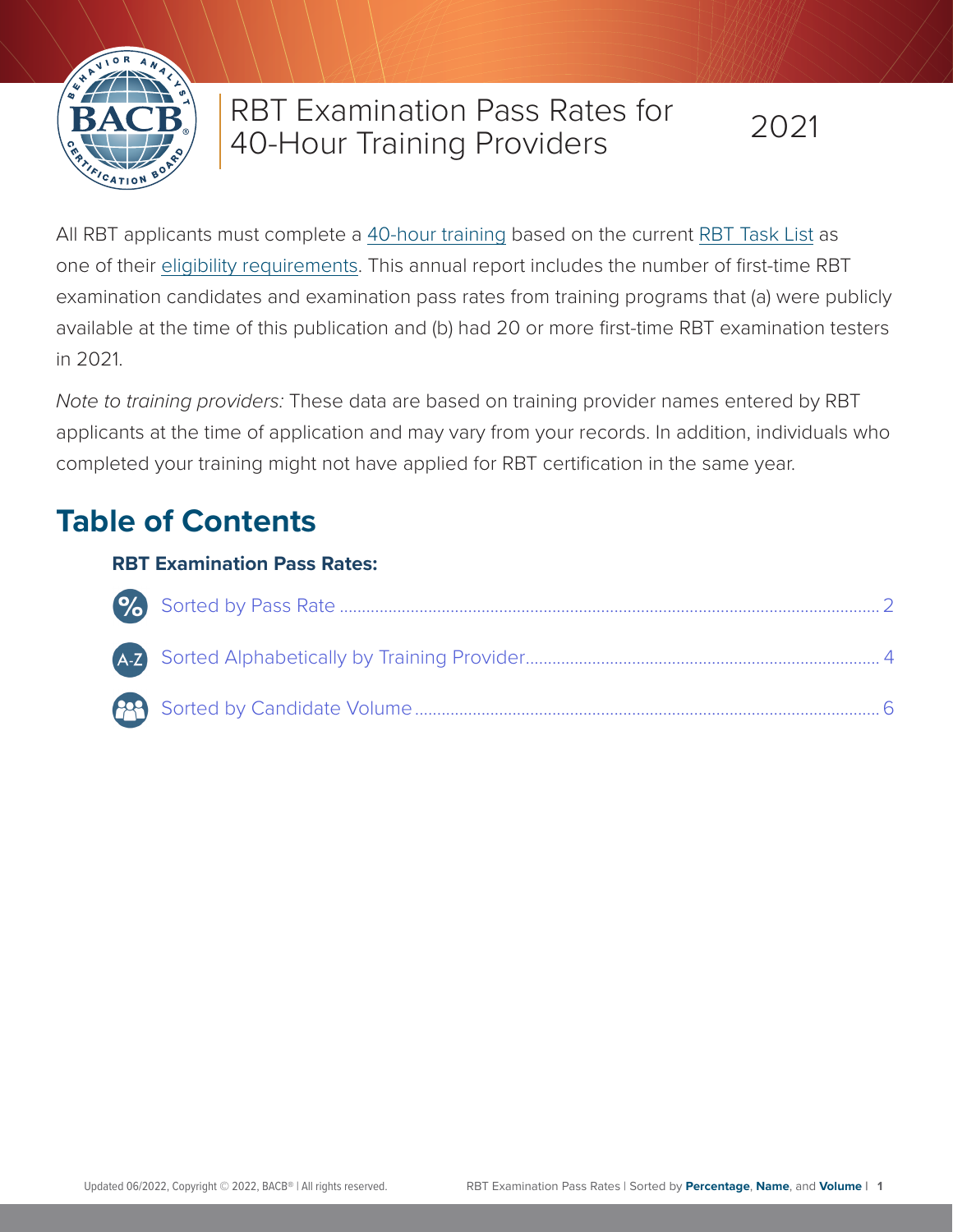### <span id="page-1-1"></span><span id="page-1-0"></span>RBT Examination Pass Rates: *Sorted by Pass Rate*

| <b>Training Provider</b>                       | Pass Rate (%) | <b>Total First-Time</b><br><b>Test Takers (N)</b> | <b>First-Time</b><br>Pass (N) | <b>First-Time</b><br>Fail (N) |
|------------------------------------------------|---------------|---------------------------------------------------|-------------------------------|-------------------------------|
| University of Central Florida                  | 93.94%        | 33                                                | 31                            | 2                             |
| Keystone Achievements                          | 93.75%        | 48                                                | 45                            | 3                             |
| AppleTree Connection                           | 92.00%        | 25                                                | 23                            | $\overline{2}$                |
| <b>Autism Certification Center</b>             | 90.91%        | 22                                                | 20                            | $\overline{2}$                |
| University of Kansas                           | 90.38%        | 104                                               | 94                            | 10                            |
| <b>Behavior Development Solutions</b>          | 90.00%        | 109                                               | 100                           | $\Theta$                      |
| <b>Behavior Frontiers</b>                      | 88.89%        | 45                                                | 40                            | 5                             |
| Breakthrough Behavior                          | 88.00%        | 125                                               | 110                           | 15                            |
| Florida Institute of Technology                | 87.59%        | 1273                                              | 1115                          | 158                           |
| <b>Bierman ABA</b>                             | 87.35%        | 166                                               | 145                           | 21                            |
| Footprints Behavioral Interventions            | 86.96%        | 23                                                | 20                            | 3                             |
| Special Learning                               | 86.53%        | 193                                               | 167                           | 26                            |
| University of South Florida                    | 85.61%        | 132                                               | 113                           | 19                            |
| Central Reach                                  | 85.53%        | 3503                                              | 2996                          | 507                           |
| Rethink                                        | 85.50%        | 5262                                              | 4499                          | 763                           |
| Relias                                         | 85.13%        | 8007                                              | 6816                          | 1191                          |
| Inspire Therapy DMCC                           | 85.00%        | 20                                                | 17                            | 3                             |
| A Friendly Face - Autism Treatment Service     | 84.00%        | 25                                                | 21                            | $\overline{4}$                |
| Institute for Behavioral Training              | 83.39%        | 548                                               | 457                           | 91                            |
| FirstSteps                                     | 82.88%        | 146                                               | 121                           | 25                            |
| Autism Partnership Foundation                  | 80.09%        | 11691                                             | 9363                          | 2328                          |
| <b>Behavior Webinars</b>                       | 80.06%        | 652                                               | 522                           | 130                           |
| Positive Behavior Supports Corporation         | 79.16%        | 806                                               | 638                           | 168                           |
| AutismBXTraining DBA Autism Skills Development | 78.33%        | 240                                               | 188                           | 52                            |
| <b>Autism Therapy Career College</b>           | 77.66%        | 94                                                | 73                            | 21                            |
| Touchstone ABA                                 | 76.00%        | 25                                                | 19                            | 6                             |
| MedCerts                                       | 75.81%        | 124                                               | 94                            | 30                            |
| Skillometry                                    | 75.70%        | 107                                               | 81                            | 26                            |

 $%$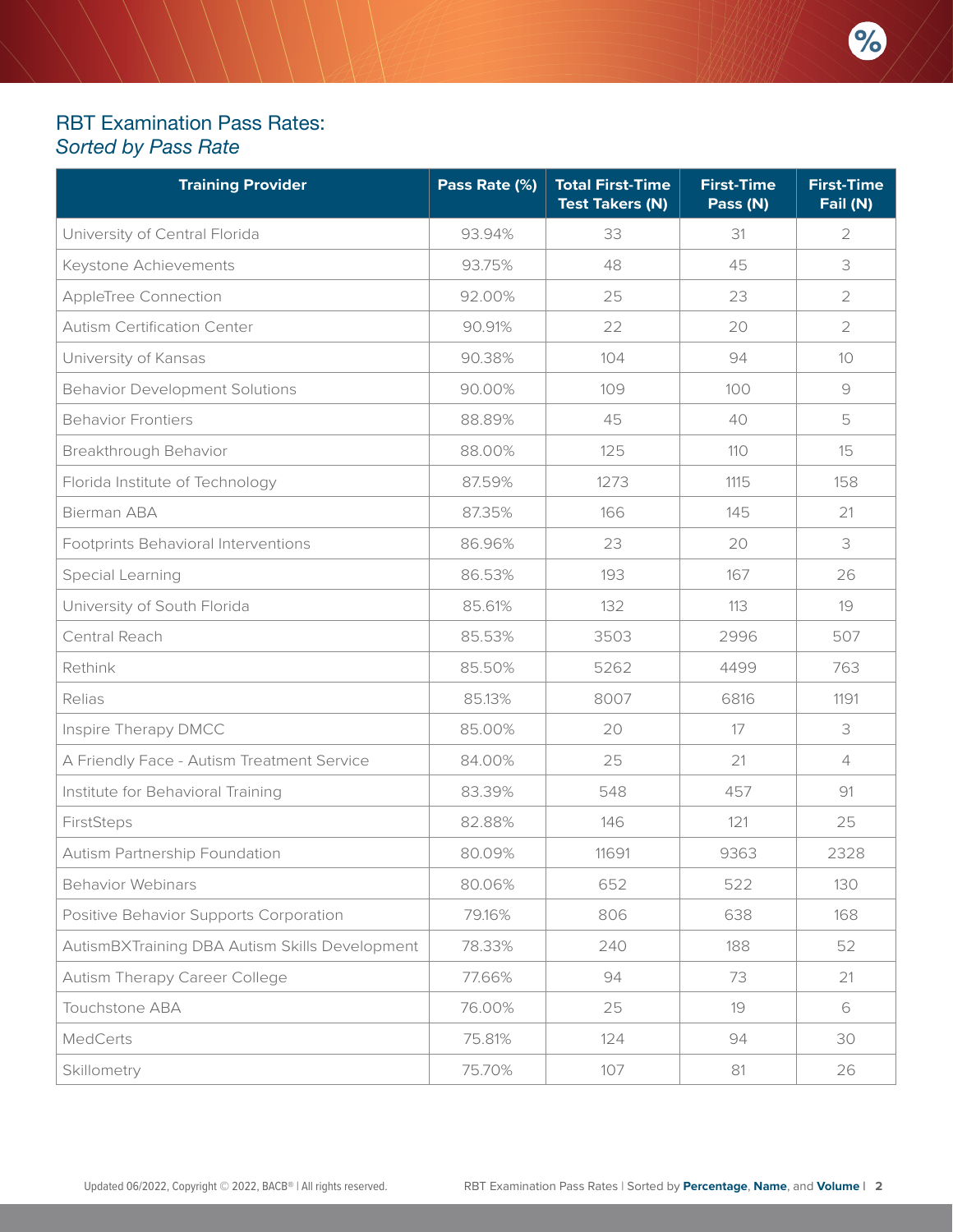#### Sorted by Pass Rate

| <b>Training Provider</b>                                       | Pass Rate (%) | <b>Total First-Time</b><br><b>Test Takers (N)</b> | <b>First-Time</b><br>Pass (N) | <b>First-Time</b><br>Fail (N) |
|----------------------------------------------------------------|---------------|---------------------------------------------------|-------------------------------|-------------------------------|
| Pathways Autism Center                                         | 75.00%        | 24                                                | 18                            | 6                             |
| The Tree House International                                   | 75.00%        | 20                                                | 15                            | 5                             |
| <b>Essential CEU Institute</b>                                 | 74.39%        | 82                                                | 61                            | 21                            |
| <b>Behavior University</b>                                     | 73.04%        | 1413                                              | 1032                          | 381                           |
| College of Applied Human Services                              | 68.97%        | 174                                               | 120                           | 54                            |
| Texas Speech and ABA Therapy                                   | 63.83%        | 47                                                | 30                            | 17                            |
| Verbal Behavior Institute                                      | 62.64%        | 1108                                              | 694                           | 414                           |
| <b>Child Enrichment Center</b>                                 | 55.17%        | 29                                                | 16                            | 13                            |
| Developing New Horizons                                        | 37.58%        | 298                                               | 112                           | 186                           |
| Vida Training Center                                           | 36.84%        | 190                                               | 70                            | 120                           |
| CFAR at King Faisal Specialist Hospital and<br>Research Center | 29.17%        | 24                                                | 7                             | 17                            |
| Power In-Service                                               | 27.87%        | 122                                               | 34                            | 88                            |
| Thalamus Professional Learning Center                          | 25.49%        | 51                                                | 13                            | 38                            |
| <b>Behavior Professional Consultants</b>                       | 25.00%        | 20                                                | 5                             | 15                            |
| A Boundless Care, Inc.                                         | 24.72%        | 89                                                | 22                            | 67                            |
| Carpe Diem Intellectus Inc.                                    | 20.00%        | 20                                                | $\overline{4}$                | 16                            |
| Jose Maria Vargas University                                   | 15.00%        | 20                                                | 3                             | 17                            |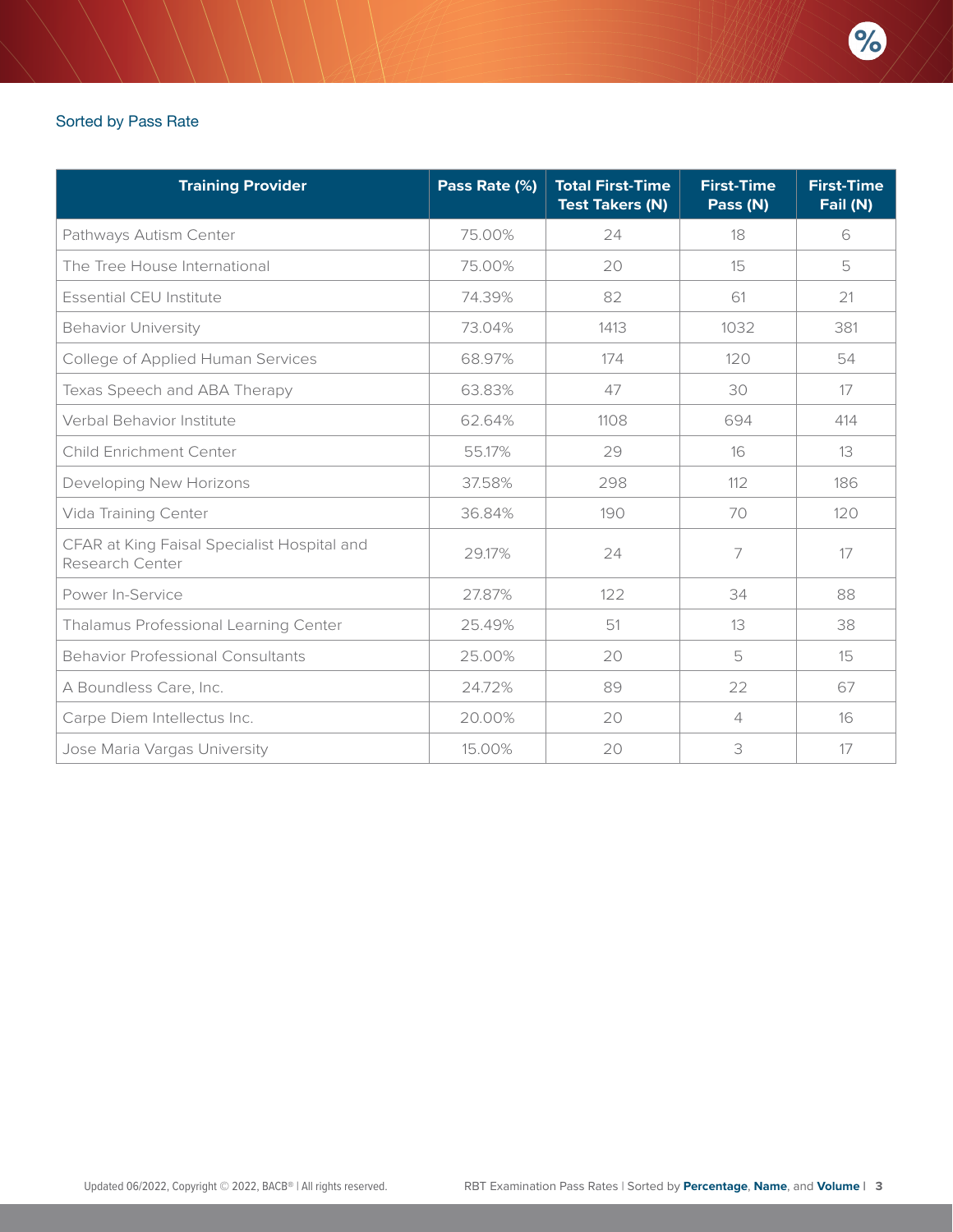## <span id="page-3-1"></span><span id="page-3-0"></span>RBT Examination Pass Rates: *Sorted Alphabetically by Training Provider*

| <b>Training Provider</b>                                       | Pass Rate (%) | <b>Total First-Time</b><br><b>Test Takers (N)</b> | <b>First-Time</b><br>Pass (N) | <b>First-Time</b><br>Fail (N) |
|----------------------------------------------------------------|---------------|---------------------------------------------------|-------------------------------|-------------------------------|
| A Boundless Care, Inc.                                         | 24.72%        | 89                                                | 22                            | 67                            |
| A Friendly Face - Autism Treatment Service                     | 84.00%        | 25                                                | 21                            | 4                             |
| AppleTree Connection                                           | 92.00%        | 25                                                | 23                            | $\overline{2}$                |
| <b>Autism Certification Center</b>                             | 90.91%        | 22                                                | 20                            | $\overline{2}$                |
| Autism Partnership Foundation                                  | 80.09%        | 11691                                             | 9363                          | 2328                          |
| Autism Therapy Career College                                  | 77.66%        | 94                                                | 73                            | 21                            |
| AutismBXTraining DBA Autism Skills Development                 | 78.33%        | 240                                               | 188                           | 52                            |
| <b>Behavior Development Solutions</b>                          | 90.00%        | 109                                               | 100                           | $\Theta$                      |
| <b>Behavior Frontiers</b>                                      | 88.89%        | 45                                                | 40                            | 5                             |
| <b>Behavior Professional Consultants</b>                       | 25.00%        | 20                                                | 5                             | 15                            |
| <b>Behavior University</b>                                     | 73.04%        | 1413                                              | 1032                          | 381                           |
| <b>Behavior Webinars</b>                                       | 80.06%        | 652                                               | 522                           | 130                           |
| Bierman ABA                                                    | 87.35%        | 166                                               | 145                           | 21                            |
| Breakthrough Behavior                                          | 88.00%        | 125                                               | 110                           | 15                            |
| Carpe Diem Intellectus Inc.                                    | 20.00%        | 20                                                | $\overline{4}$                | 16                            |
| Central Reach                                                  | 85.53%        | 3503                                              | 2996                          | 507                           |
| CFAR at King Faisal Specialist Hospital and<br>Research Center | 29.17%        | 24                                                | 7                             | 17                            |
| <b>Child Enrichment Center</b>                                 | 55.17%        | 29                                                | 16                            | 13                            |
| College of Applied Human Services                              | 68.97%        | 174                                               | 120                           | 54                            |
| Developing New Horizons                                        | 37.58%        | 298                                               | 112                           | 186                           |
| Essential CEU Institute                                        | 74.39%        | 82                                                | 61                            | 21                            |
| FirstSteps                                                     | 82.88%        | 146                                               | 121                           | 25                            |
| Florida Institute of Technology                                | 87.59%        | 1273                                              | 1115                          | 158                           |
| Footprints Behavioral Interventions                            | 86.96%        | 23                                                | 20                            | 3                             |
| Inspire Therapy DMCC                                           | 85.00%        | 20                                                | 17                            | 3                             |
| Institute for Behavioral Training                              | 83.39%        | 548                                               | 457                           | 91                            |
| Jose Maria Vargas University                                   | 15.00%        | 20                                                | 3                             | 17                            |
| Keystone Achievements                                          | 93.75%        | 48                                                | 45                            | 3                             |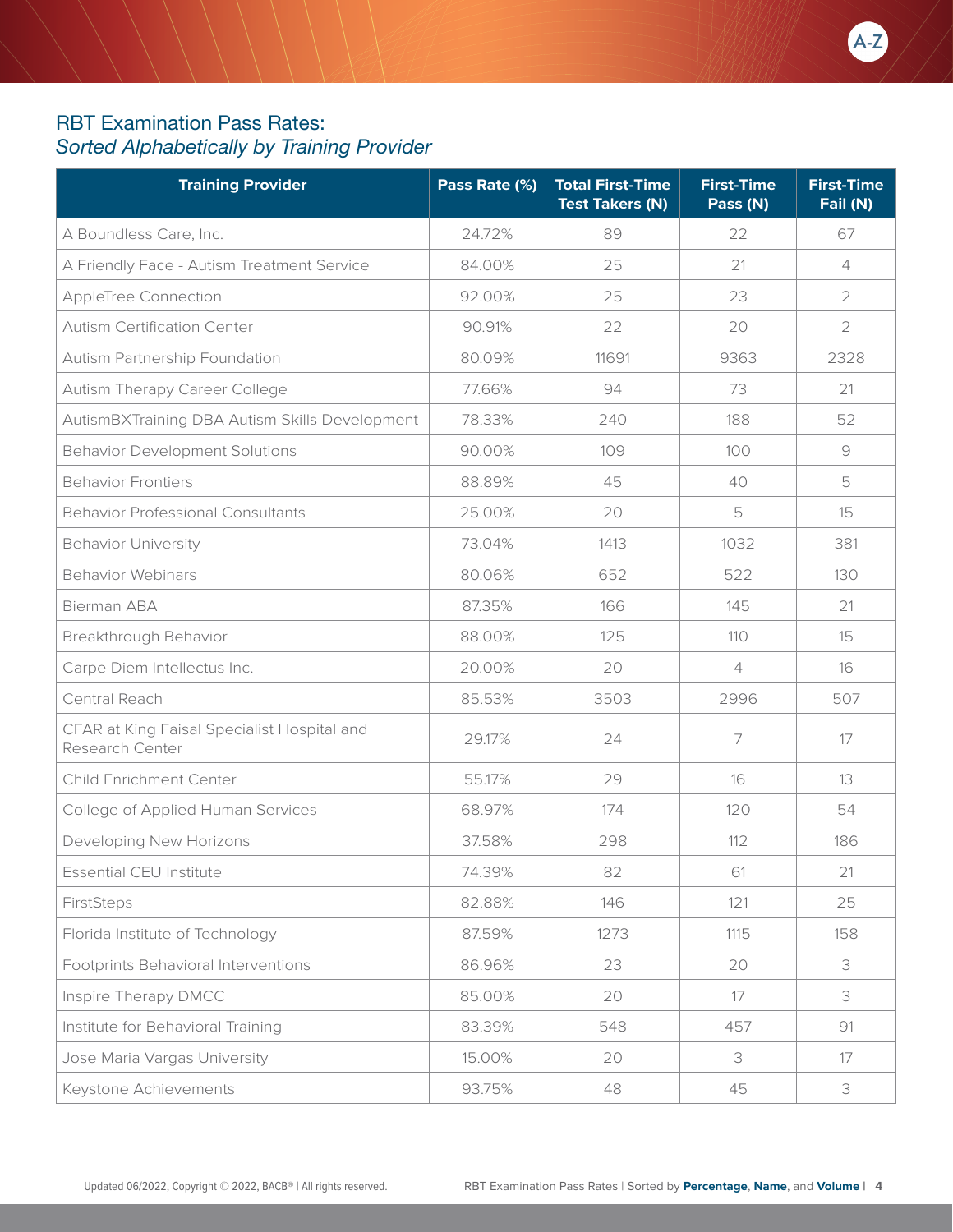#### Sorted Alphabetically by Training Provider

| <b>Training Provider</b>               | Pass Rate (%) | <b>Total First-Time</b><br><b>Test Takers (N)</b> | <b>First-Time</b><br>Pass (N) | <b>First-Time</b><br>Fail (N) |
|----------------------------------------|---------------|---------------------------------------------------|-------------------------------|-------------------------------|
| <b>MedCerts</b>                        | 75.81%        | 124                                               | 94                            | 30                            |
| Pathways Autism Center                 | 75.00%        | 24                                                | 18                            | 6                             |
| Positive Behavior Supports Corporation | 79.16%        | 806                                               | 638                           | 168                           |
| Power In-Service                       | 27.87%        | 122                                               | 34                            | 88                            |
| Relias                                 | 85.13%        | 8007                                              | 6816                          | 1191                          |
| Rethink                                | 85.50%        | 5262                                              | 4499                          | 763                           |
| Skillometry                            | 75.70%        | 107                                               | 81                            | 26                            |
| Special Learning                       | 86.53%        | 193                                               | 167                           | 26                            |
| Texas Speech and ABA Therapy           | 63.83%        | 47                                                | 30                            | 17                            |
| Thalamus Professional Learning Center  | 25.49%        | 51                                                | 13                            | 38                            |
| The Tree House International           | 75.00%        | 20                                                | 15                            | 5                             |
| <b>Touchstone ABA</b>                  | 76.00%        | 25                                                | 19                            | 6                             |
| University of Central Florida          | 93.94%        | 33                                                | 31                            | 2                             |
| University of Kansas                   | 90.38%        | 104                                               | 94                            | 10                            |
| University of South Florida            | 85.61%        | 132                                               | 113                           | 19                            |
| Verbal Behavior Institute              | 62.64%        | 1108                                              | 694                           | 414                           |
| Vida Training Center                   | 36.84%        | 190                                               | 70                            | 120                           |

AZ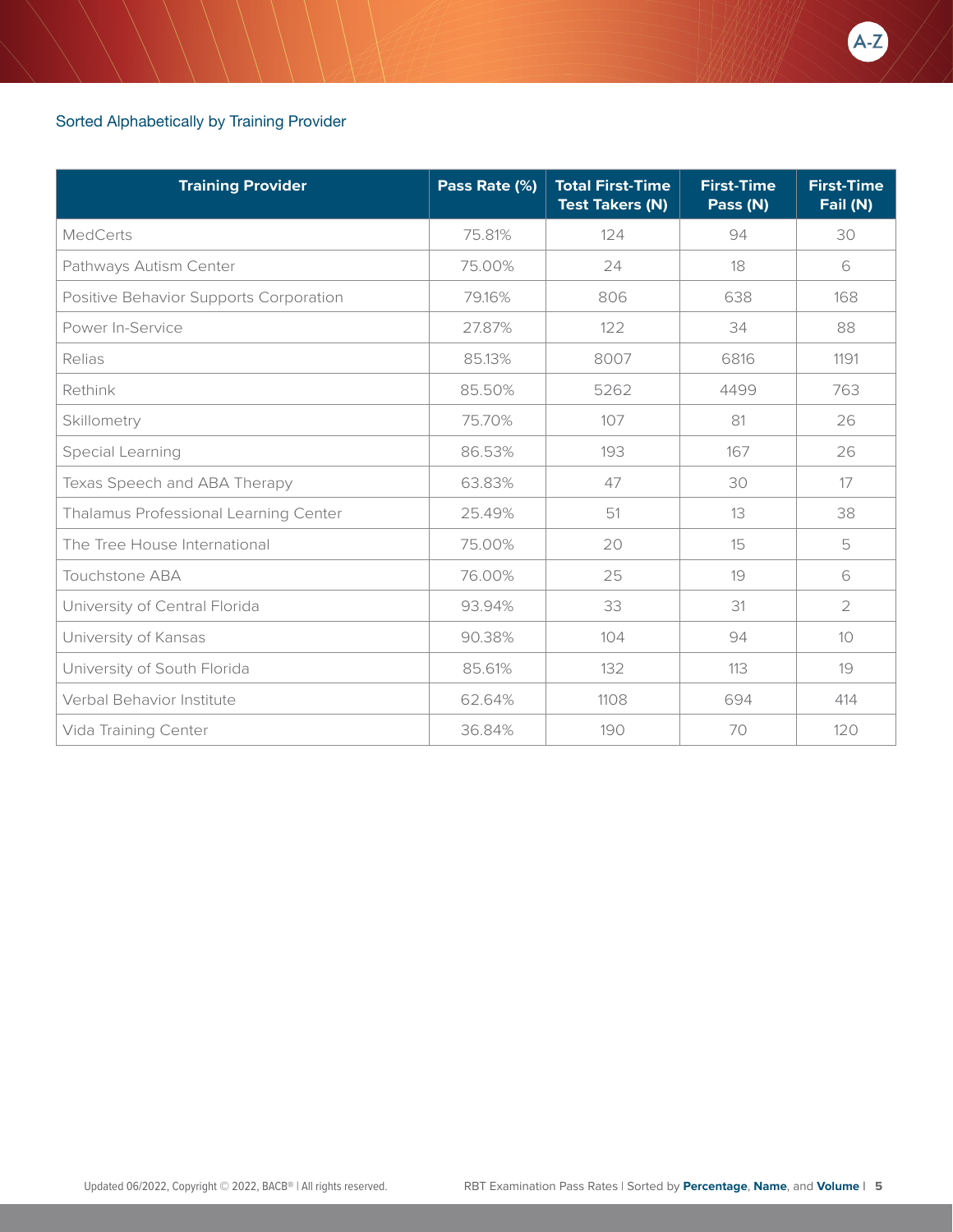### <span id="page-5-1"></span><span id="page-5-0"></span>RBT Examination Pass Rates: *Sorted by Candidate Volume*

| <b>Training Provider</b>                       | Pass Rate (%) | <b>Total First-Time</b><br><b>Test Takers (N)</b> | <b>First-Time</b><br>Pass (N) | <b>First-Time</b><br>Fail (N)                             |
|------------------------------------------------|---------------|---------------------------------------------------|-------------------------------|-----------------------------------------------------------|
| Autism Partnership Foundation                  | 80.09%        | 11691                                             | 9363                          | 2328                                                      |
| Relias                                         | 85.13%        | 8007                                              | 6816                          | 1191                                                      |
| Rethink                                        | 85.50%        | 5262                                              | 4499                          | 763                                                       |
| Central Reach                                  | 85.53%        | 3503                                              | 2996                          | 507                                                       |
| <b>Behavior University</b>                     | 73.04%        | 1413                                              | 1032                          | 381                                                       |
| Florida Institute of Technology                | 87.59%        | 1273                                              | 1115                          | 158                                                       |
| Verbal Behavior Institute                      | 62.64%        | 1108                                              | 694                           | 414                                                       |
| Positive Behavior Supports Corporation         | 79.16%        | 806                                               | 638                           | 168                                                       |
| <b>Behavior Webinars</b>                       | 80.06%        | 652                                               | 522                           | 130                                                       |
| Institute for Behavioral Training              | 83.39%        | 548                                               | 457                           | 91                                                        |
| Developing New Horizons                        | 37.58%        | 298                                               | 112                           | 186                                                       |
| AutismBXTraining DBA Autism Skills Development | 78.33%        | 240                                               | 188                           | 52                                                        |
| Special Learning                               | 86.53%        | 193                                               | 167                           | 26                                                        |
| Vida Training Center                           | 36.84%        | 190                                               | 70                            | 120                                                       |
| College of Applied Human Services              | 68.97%        | 174                                               | 120                           | 54                                                        |
| <b>Bierman ABA</b>                             | 87.35%        | 166                                               | 145                           | 21                                                        |
| FirstSteps                                     | 82.88%        | 146                                               | 121                           | 25                                                        |
| University of South Florida                    | 85.61%        | 132                                               | 113                           | 19                                                        |
| Breakthrough Behavior                          | 88.00%        | 125                                               | 110                           | 15                                                        |
| <b>MedCerts</b>                                | 75.81%        | 124                                               | 94                            | 30                                                        |
| Power In-Service                               | 27.87%        | 122                                               | 34                            | 88                                                        |
| <b>Behavior Development Solutions</b>          | 90.00%        | 109                                               | 100                           | $\mathcal{G}% _{M_{1},M_{2}}^{\alpha,\beta}(\mathcal{A})$ |
| Skillometry                                    | 75.70%        | 107                                               | 81                            | 26                                                        |
| University of Kansas                           | 90.38%        | 104                                               | 94                            | 10                                                        |
| <b>Autism Therapy Career College</b>           | 77.66%        | 94                                                | 73                            | 21                                                        |
| A Boundless Care, Inc.                         | 24.72%        | 89                                                | 22                            | 67                                                        |
| Essential CEU Institute                        | 74.39%        | 82                                                | 61                            | 21                                                        |
| Thalamus Professional Learning Center          | 25.49%        | 51                                                | 13                            | 38                                                        |